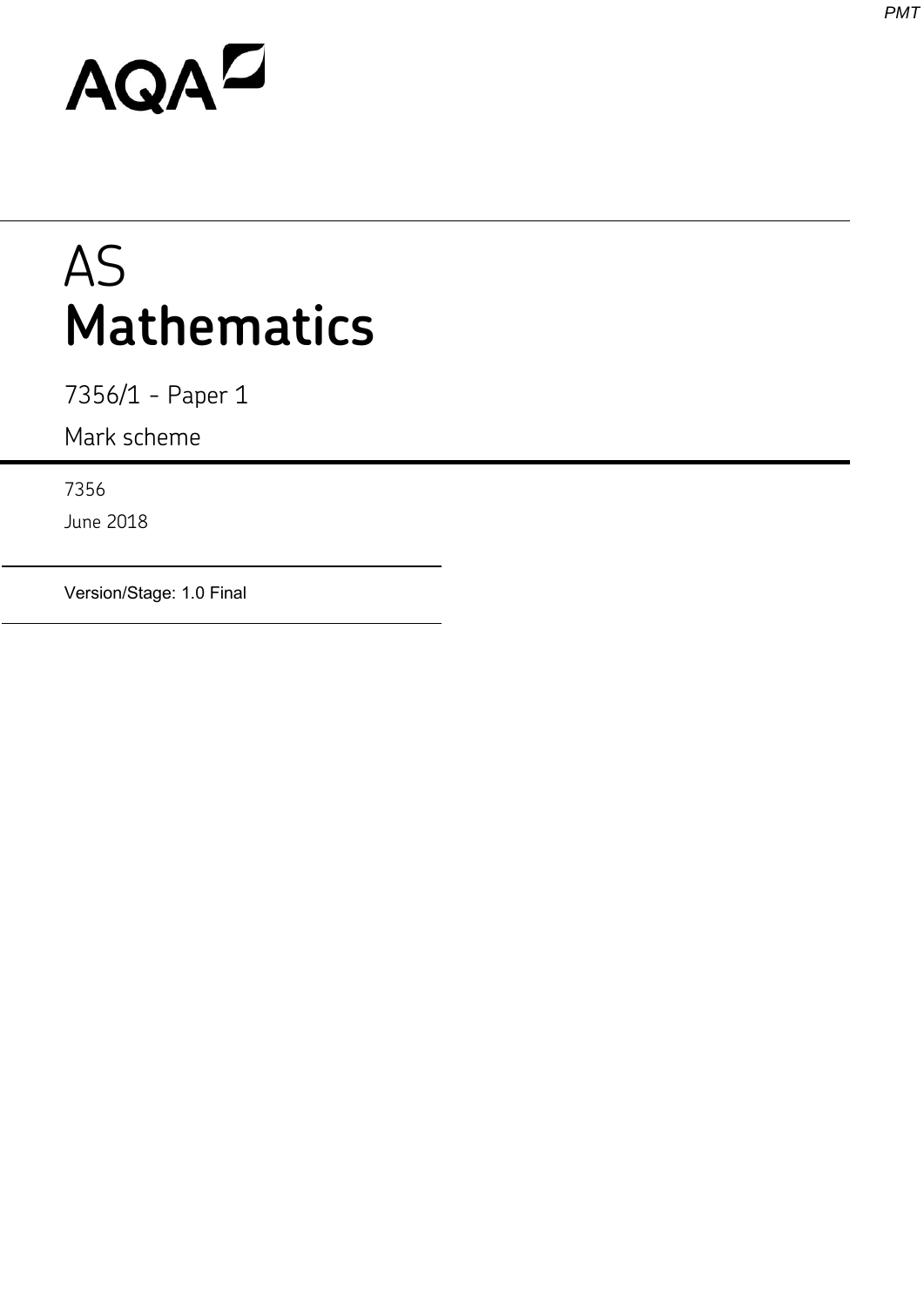*PMT*

Mark schemes are prepared by the Lead Assessment Writer and considered, together with the relevant questions, by a panel of subject teachers. This mark scheme includes any amendments made at the standardisation events which all associates participate in and is the scheme which was used by them in this examination. The standardisation process ensures that the mark scheme covers the students' responses to questions and that every associate understands and applies it in the same correct way. As preparation for standardisation each associate analyses a number of students' scripts. Alternative answers not already covered by the mark scheme are discussed and legislated for. If, after the standardisation process, associates encounter unusual answers which have not been raised they are required to refer these to the Lead Assessment Writer.

It must be stressed that a mark scheme is a working document, in many cases further developed and expanded on the basis of students' reactions to a particular paper. Assumptions about future mark schemes on the basis of one year's document should be avoided; whilst the guiding principles of assessment remain constant, details will change, depending on the content of a particular examination paper.

Further copies of this mark scheme are available from aqa.org.uk

Copyright © 2018 AQA and its licensors. All rights reserved.

AQA retains the copyright on all its publications. However, registered schools/colleges for AQA are permitted to copy material from this booklet for their own internal use, with the following important exception: AQA cannot give permission to schools/colleges to photocopy any material that is acknowledged to a third party even for internal use within the centre.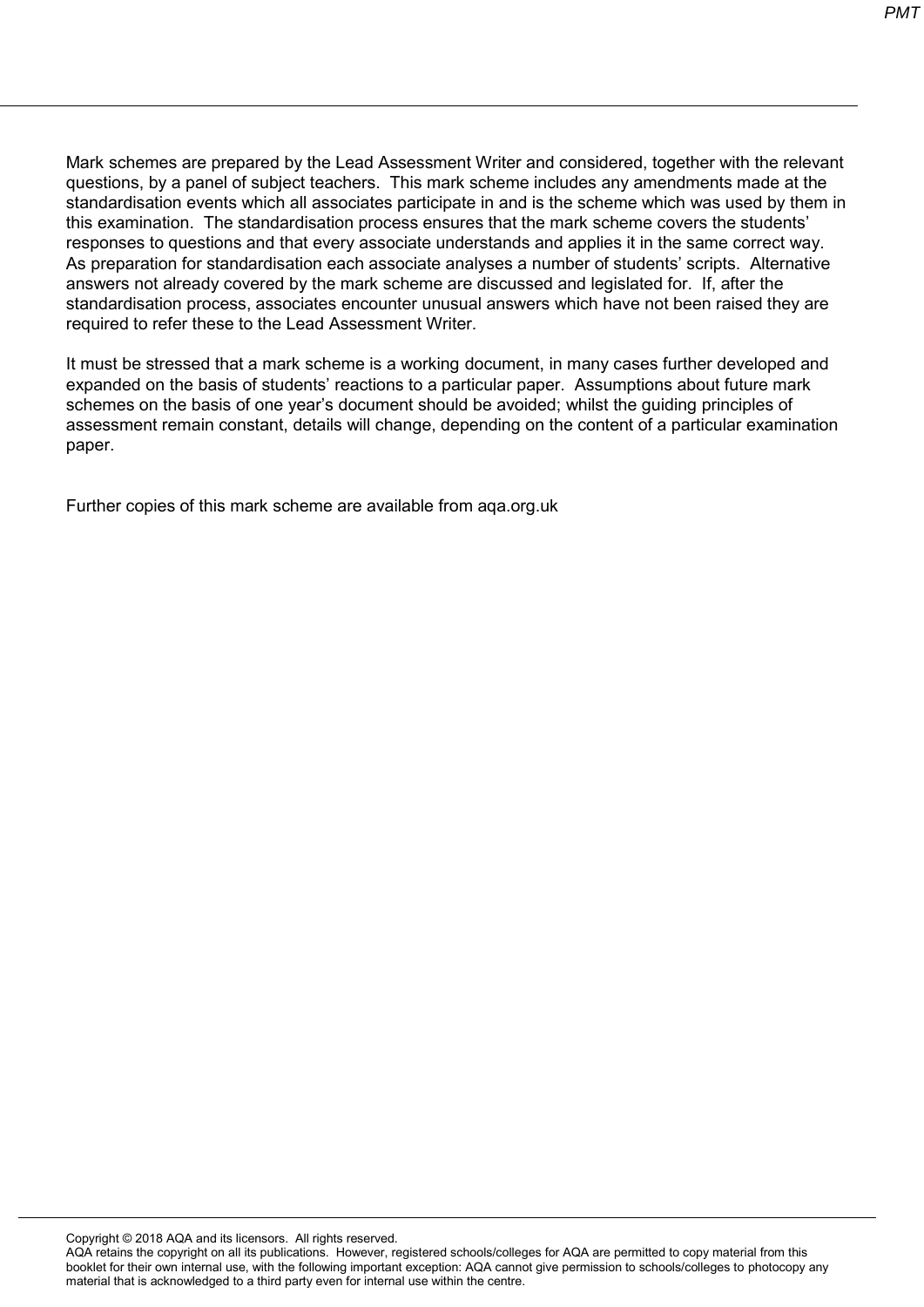### **Mark scheme instructions to examiners**

#### **General**

The mark scheme for each question shows:

- the marks available for each part of the question
- the total marks available for the question
- marking instructions that indicate when marks should be awarded or withheld including the principle on which each mark is awarded. Information is included to help the examiner make his or her judgement and to delineate what is creditworthy from that not worthy of credit
- a typical solution. This response is one we expect to see frequently. However credit must be given on the basis of the marking instructions.

If a student uses a method which is not explicitly covered by the marking instructions the same principles of marking should be applied. Credit should be given to any valid methods. Examiners should seek advice from their senior examiner if in any doubt.

#### **Key to mark types**

| M              | mark is for method                                                 |
|----------------|--------------------------------------------------------------------|
| R              | mark is for reasoning                                              |
| $\overline{A}$ | mark is dependent on M or m marks and is for accuracy              |
| B              | mark is independent of M or m marks and is for method and accuracy |
| Е              | mark is for explanation                                            |
|                | follow through from previous incorrect result                      |

#### **Key to mark scheme abbreviations**

| CAO         | correct answer only                                               |
|-------------|-------------------------------------------------------------------|
| <b>CSO</b>  | correct solution only                                             |
| ft          | follow through from previous incorrect result                     |
| 'their'     | Indicates that credit can be given from previous incorrect result |
| <b>AWFW</b> | anything which falls within                                       |
| <b>AWRT</b> | anything which rounds to                                          |
| <b>ACF</b>  | any correct form                                                  |
| AG          | answer given                                                      |
| <b>SC</b>   | special case                                                      |
| <b>OE</b>   | or equivalent                                                     |
| <b>NMS</b>  | no method shown                                                   |
| PI          | possibly implied                                                  |
| <b>SCA</b>  | substantially correct approach                                    |
| sf          | significant figure(s)                                             |
| dp          | decimal place(s)                                                  |
|             |                                                                   |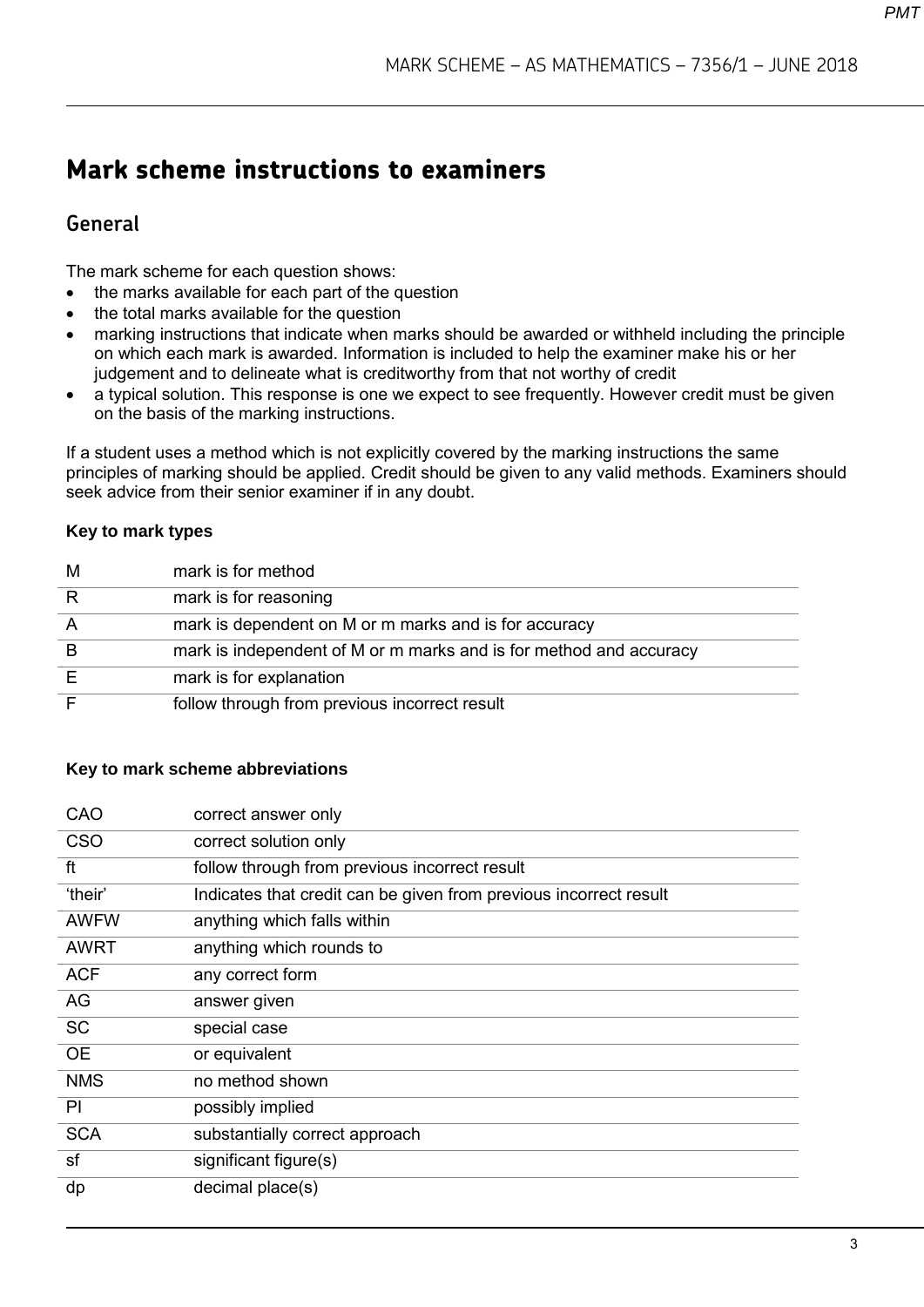Examiners should consistently apply the following general marking principles

#### **No Method Shown**

Where the question specifically requires a particular method to be used, we must usually see evidence of use of this method for any marks to be awarded.

Where the answer can be reasonably obtained without showing working and it is very unlikely that the correct answer can be obtained by using an incorrect method, we must award **full marks**. However, the obvious penalty to students showing no working is that incorrect answers, however close, earn **no marks**.

Where a question asks the student to state or write down a result, no method need be shown for full marks.

Where the permitted calculator has functions which reasonably allow the solution of the question directly, the correct answer without working earns **full marks**, unless it is given to less than the degree of accuracy accepted in the mark scheme, when it gains **no marks**.

#### **Otherwise we require evidence of a correct method for any marks to be awarded.**

#### **Diagrams**

Diagrams that have working on them should be treated like normal responses. If a diagram has been written on but the correct response is within the answer space, the work within the answer space should be marked. Working on diagrams that contradicts work within the answer space is not to be considered as choice but as working, and is not, therefore, penalised.

#### **Work erased or crossed out**

Erased or crossed out work that is still legible and has not been replaced should be marked. Erased or crossed out work that has been replaced can be ignored.

#### **Choice**

When a choice of answers and/or methods is given and the student has not clearly indicated which answer they want to be marked, mark positively, awarding marks for all of the student's best attempts. Withhold marks for final accuracy and conclusions if there are conflicting complete answers or when an incorrect solution (or part thereof) is referred to in the final answer.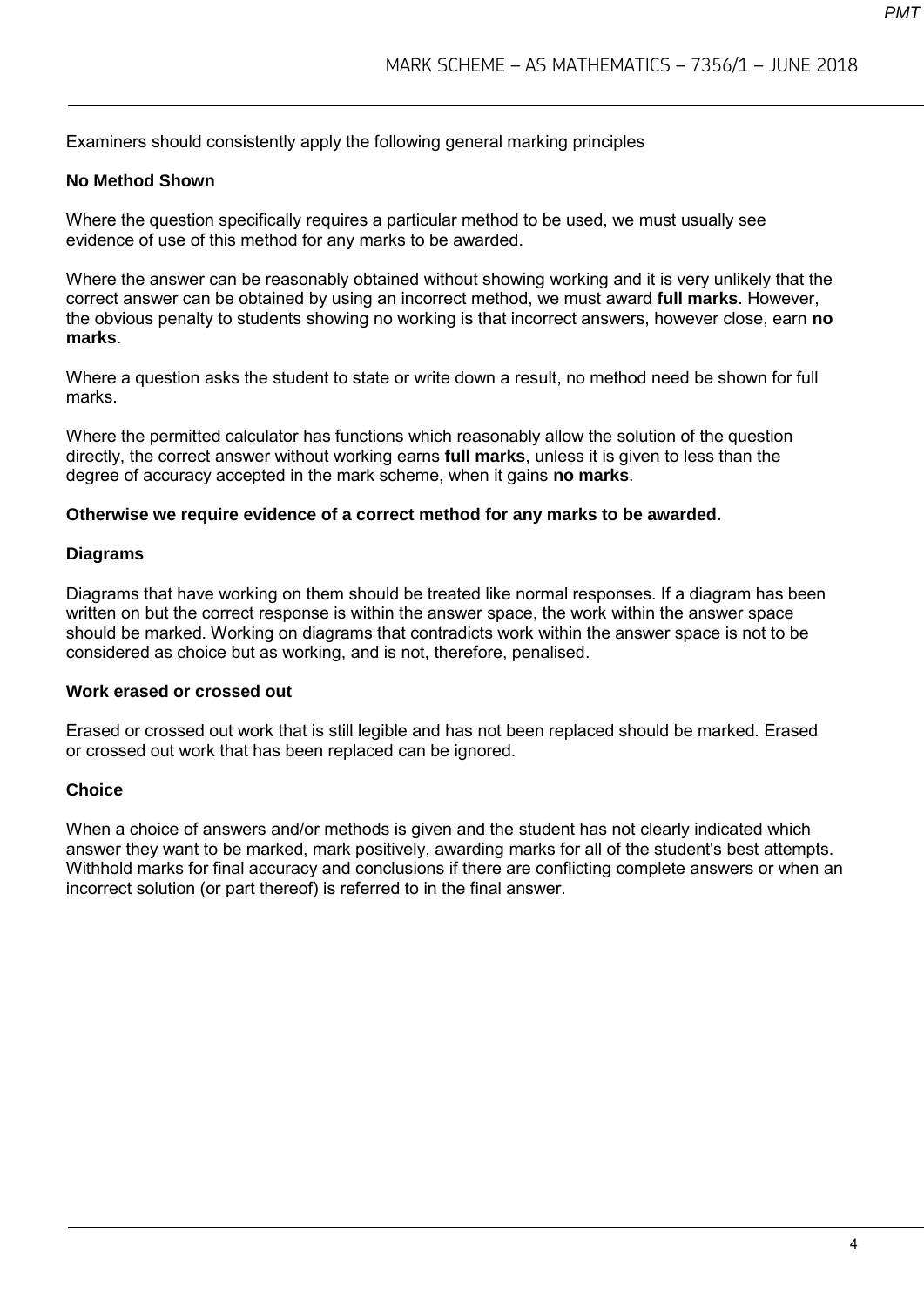| <b>Marking Instructions</b> | <b>AO</b> | <b>Marks</b> | <b>Typical Solution</b> |
|-----------------------------|-----------|--------------|-------------------------|
| Selects correct answer      | AO1.1b    | B1           | (–1, 8)                 |
| <b>Total</b>                |           |              |                         |

| <b>Marking Instructions</b> | <b>AO</b> | <b>Marks</b> | <b>Typical Solution</b> |
|-----------------------------|-----------|--------------|-------------------------|
| Selects correct answer      | AO1.1b    | B1           |                         |
| Total                       |           |              |                         |

| Q | <b>Marking Instructions</b>                                                                                                           | <b>AO</b> | <b>Marks</b> | <b>Typical Solution</b>        |
|---|---------------------------------------------------------------------------------------------------------------------------------------|-----------|--------------|--------------------------------|
| 3 | Correctly identifies the two end<br>points 90 and 270<br>Condone $\frac{\pi}{4}$ and $\frac{3\pi}{4}$                                 | AO1.2     | M1           |                                |
|   | Correctly uses inequalities<br>May state (90, 270) – must be<br>round brackets<br>Again, condone $\frac{\pi}{6}$ and $\frac{3\pi}{6}$ | AO2.5     | A1           | $90^{\circ} < x < 270^{\circ}$ |
|   | Total                                                                                                                                 |           | າ            |                                |

| Q    | <b>Marking Instructions</b>                                                                                            | <b>AO</b> | <b>Marks</b>   | <b>Typical Solution</b>                                       |
|------|------------------------------------------------------------------------------------------------------------------------|-----------|----------------|---------------------------------------------------------------|
| 4(a) | Expands $(1 - \overline{3x})^4$ showing                                                                                | AO1.1a    | M <sub>1</sub> | $1+4(-3x)+6(-3x)^2$                                           |
|      | a 1, a $(\pm 3x)$ term and a $(\pm 3x)^2$ term                                                                         |           |                |                                                               |
|      | Uses correct coefficients,                                                                                             | AO1.1b    | A <sub>1</sub> | $1-12x+54x^2$                                                 |
|      | 4 & 6 (PI by correct answer, ignore<br>sign errors)                                                                    |           |                |                                                               |
|      | Obtains totally correct expansion<br>Ignore extra terms                                                                | AO1.1b    | A1             |                                                               |
| (b)  | Selects value to use for $x$ and<br>substitutes it in their expansion.<br>Correct value, or solves<br>$1 - 3x = 0.994$ | AO2.2a    | M <sub>1</sub> | Need $x = 0.002$<br>$1 - 12 \times 0.002 + 54 \times 0.002^2$ |
|      | Evaluates expression<br>0.976216 CAO for three terms or<br>0.976215 CAO for four or five<br>terms used and shown       | AO1.1b    | A <sub>1</sub> | $= 0.976216$                                                  |
|      | <b>Total</b>                                                                                                           |           | 5              |                                                               |

5

*PMT*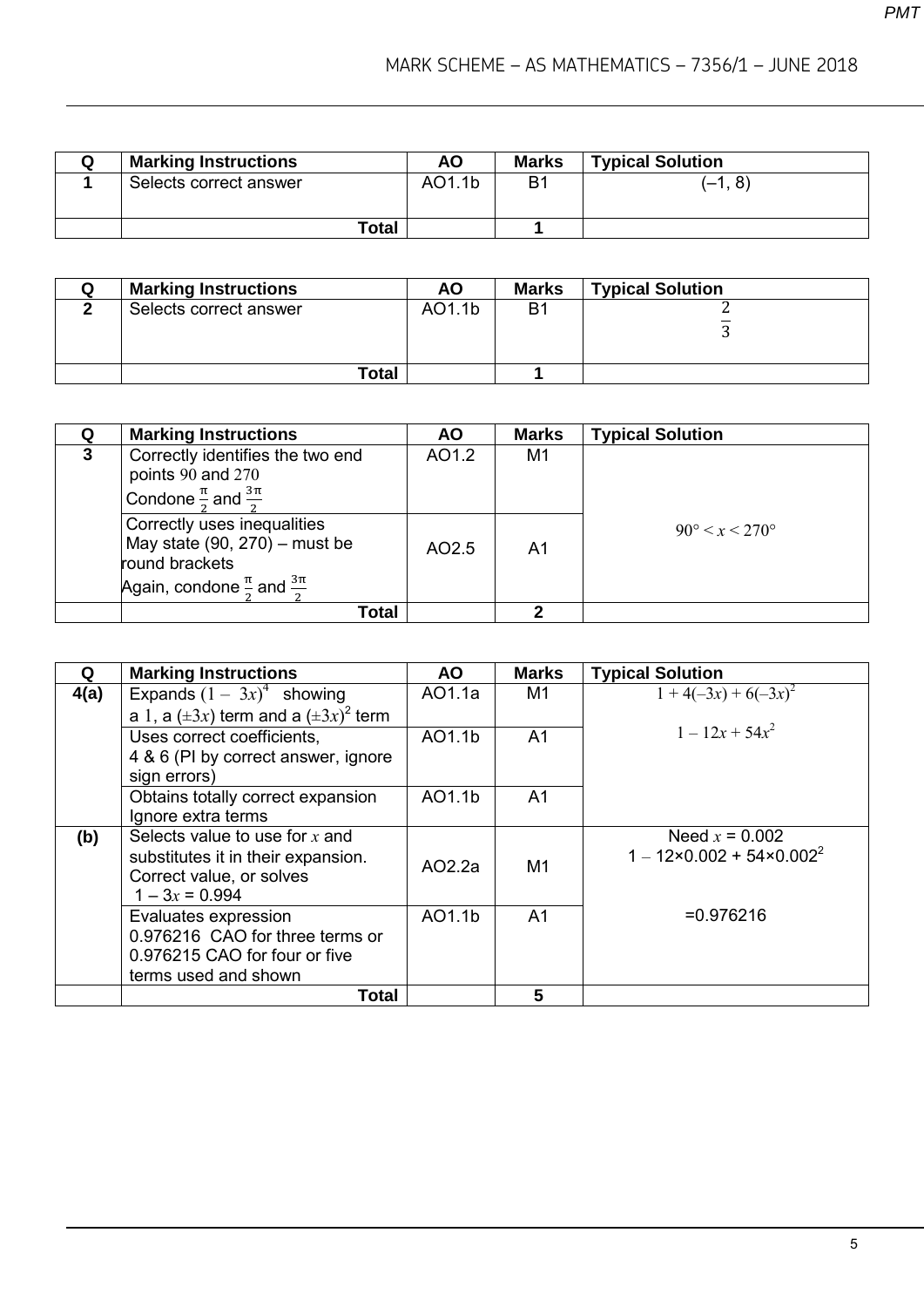| Q | <b>Marking Instructions</b>                                                                                                                                | AO.    | Marks          | <b>Typical Solution</b>                                    |
|---|------------------------------------------------------------------------------------------------------------------------------------------------------------|--------|----------------|------------------------------------------------------------|
| 5 | Forms an equation for gradient of<br>$CD = \frac{1}{4}$ or $-\frac{1}{4}$ of the form<br>difference in y over difference in x<br>(or vice versa = 4 or -4) | AO3.1a | M1             | $d-2$<br>$\frac{1}{6-c} = \frac{1}{4}$<br>$4d - 8 = 6 - c$ |
|   | Obtains a correct equation for $c \& d$                                                                                                                    | AO1.1b | A <sub>1</sub> | $c + 4d = 14$                                              |
|   | Forms an equation for the mid-<br>point of CD lying on $y + 4x = 11$                                                                                       | AO3.1a | M <sub>1</sub> | $rac{2+d}{2}+4\left(\frac{c+6}{2}\right)=11$               |
|   | Obtains correct equation for $c \& d$<br>(any correct form)                                                                                                | AO1.1b | A <sub>1</sub> | $4c + d = -4$<br>$c = -2$ $d = 4$                          |
|   | Solves for $c$ and $d$<br>CAO                                                                                                                              | AO1.1b | A1             |                                                            |
|   | <b>Total</b>                                                                                                                                               |        | 5              |                                                            |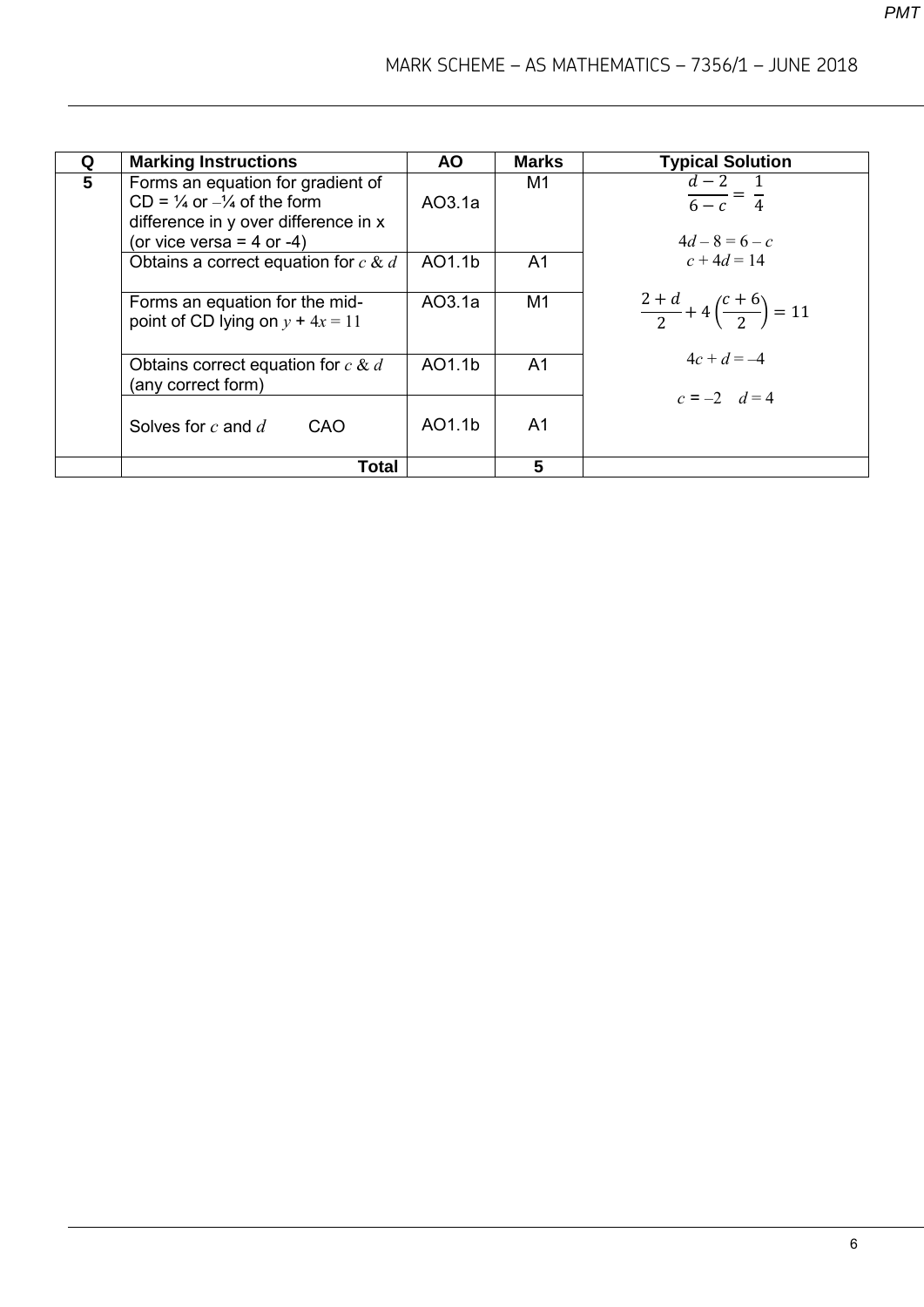| Q       | <b>Marking Instructions</b>                                             | <b>AO</b> | <b>Marks</b>   | <b>Typical Solution</b>                          |
|---------|-------------------------------------------------------------------------|-----------|----------------|--------------------------------------------------|
| 6(a)    | Uses area of $ADB = area of CDB$                                        | AO3.1a    | M <sub>1</sub> |                                                  |
|         | or area of ADB = $\frac{1}{2}$ area of ABC                              |           |                |                                                  |
|         | Possibly by use of "/2ab sinC"                                          |           |                |                                                  |
|         | twice                                                                   |           |                |                                                  |
|         |                                                                         |           |                | D                                                |
|         |                                                                         |           |                |                                                  |
|         |                                                                         |           |                |                                                  |
|         |                                                                         |           |                |                                                  |
|         |                                                                         |           |                | $\boldsymbol{c}$<br>$\overline{B}$               |
|         |                                                                         |           |                | Area of $ADB = Area$ of $CDB$                    |
|         | Deduces that                                                            | AO1.1b    | A <sub>1</sub> |                                                  |
|         | $AC = 2 \times AD = 2 \times AB$ or equivalent                          |           |                | $CD = AD = c$                                    |
|         |                                                                         |           |                | $AC = 2c$                                        |
|         |                                                                         |           |                |                                                  |
|         | Uses trigonometry involving sin                                         |           |                |                                                  |
|         | and tan based on triangle with                                          | AO1.1a    | M <sub>1</sub> | $\cos A = \frac{c}{2c} = \frac{1}{2}$ so A = 60° |
|         | $AC = 2 \times AB$                                                      |           |                |                                                  |
|         | Obtains correct conclusion (AG)                                         | AO2.1     | R <sub>1</sub> | tan A = $\sqrt{3}$                               |
|         | Sets out a well-constructed                                             |           |                |                                                  |
|         | mathematical argument. Use of 60°                                       |           |                | sin A = $\frac{\sqrt{3}}{2}$                     |
|         | or equivalent must be justified                                         |           |                | 2sin A = $\sqrt{3}$ = tan A                      |
| (b)(i)  | Uses tan $A = \sin A$                                                   |           |                |                                                  |
|         | cosA                                                                    | AO1.1a    |                | $\sin A = 2 \sin A$                              |
|         | and multiplies                                                          |           | M <sub>1</sub> | cos A                                            |
|         | Or Uses sketch of two graphs to                                         |           |                | $sin A = 2 sin A cos A$                          |
|         | show two intersections                                                  |           |                |                                                  |
|         |                                                                         |           |                |                                                  |
|         | Solves the equation to give $A = 0^\circ$                               |           |                |                                                  |
|         | and 60 $^{\circ}$                                                       |           |                |                                                  |
|         | Or interprets intersections of                                          | AO1.1b    | A <sub>1</sub> |                                                  |
|         | graphs of the correct shape between                                     |           |                | $sin A(1 - 2cos A) = 0$                          |
|         | $0^{\circ}$ and 90 $^{\circ}$ to be the solutions                       |           |                | $sin A = 0$ or $cos A = \frac{1}{2}$             |
|         |                                                                         |           |                | $A = 0^\circ$ and $A = 60^\circ$                 |
|         | Special case<br>0° and 60° stated but not justified                     |           |                |                                                  |
|         | award B1. Stated and verified                                           |           |                |                                                  |
|         | award B2                                                                |           |                |                                                  |
|         |                                                                         | AO3.2a    |                | We need $A = 60^\circ$                           |
| (b)(ii) | Selects $A = 60^\circ$ . (Can be earned<br>with no other working shown) |           | <b>B1</b>      |                                                  |
|         |                                                                         |           |                |                                                  |
|         | <b>Total</b>                                                            |           | $\overline{7}$ |                                                  |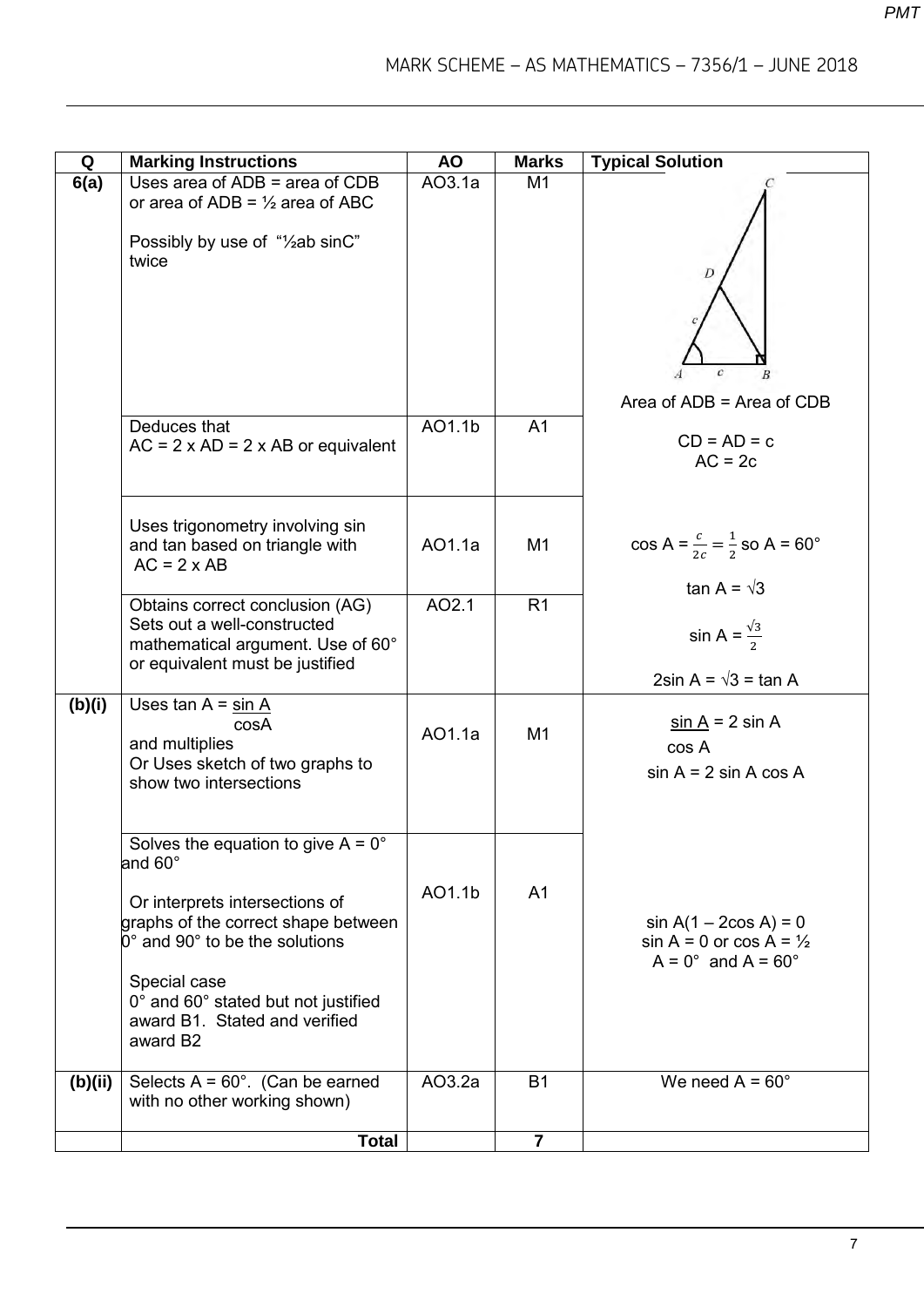| Q       | <b>Alternative marking Instructions</b>                                                                                                                                                            | <b>AO</b> | <b>Marks</b>   | <b>Typical Solution</b>                                                                             |
|---------|----------------------------------------------------------------------------------------------------------------------------------------------------------------------------------------------------|-----------|----------------|-----------------------------------------------------------------------------------------------------|
| 6(a)    | Obtains area formula for ABD<br>using sin A                                                                                                                                                        | AO3.1a    | M1             | D<br>c<br>$\boldsymbol{B}$                                                                          |
|         | Obtains expression for BC using<br>tan A                                                                                                                                                           | AO1.1a    | M <sub>1</sub> | Area of ADB = $\frac{1}{2}c^2$ sin A<br>$\underline{BC}$ = tan A<br>C                               |
|         | Obtains correct expression for area                                                                                                                                                                | AO1.1b    | A <sub>1</sub> | $BC = c \tan A$<br>Area of ABC = $\frac{1}{2}$ c <sup>2</sup> tan A                                 |
|         | of ABC<br>Simplifies to correct conclusion                                                                                                                                                         | AO2.1     | R1             |                                                                                                     |
|         | (AG)<br>Sets out a well-constructed<br>mathematical argument.                                                                                                                                      |           |                | $\frac{1}{2}$ c <sup>2</sup> tan A = 2 x $\frac{1}{2}$ c <sup>2</sup> sin A<br>$tan A = 2 sin A$    |
| (b)(i)  | Uses tan $A = \sin A$<br>cosA<br>and multiplies<br>Or Uses sketch of two graphs to<br>show two intersections                                                                                       | AO1.1a    | M1             | $\sin A = 2 \sin A$<br>cos A<br>$sin A = 2 sin A cos A$                                             |
|         | Solves the equation to give $A = 0^\circ$<br>and 60°<br>Or interprets intersections of<br>graphs of the correct shape between<br>$0^{\circ}$ and 90 $^{\circ}$ to be the solutions<br>Special case | AO1.1b    | A <sub>1</sub> | $sin A(1 - 2cos A) = 0$<br>$sin A = 0$ or $cos A = \frac{1}{2}$<br>$A = 0^\circ$ and $A = 60^\circ$ |
|         | 0° and 60° stated but not justified<br>award B1. Stated and verified<br>award B <sub>2</sub>                                                                                                       |           |                |                                                                                                     |
| (b)(ii) | Selects $A = 60^\circ$ . (Can be earned<br>with no other working shown)                                                                                                                            | AO3.2a    | <b>B1</b>      | We need $A = 60^\circ$                                                                              |
|         | <b>Total</b>                                                                                                                                                                                       |           | $\overline{7}$ |                                                                                                     |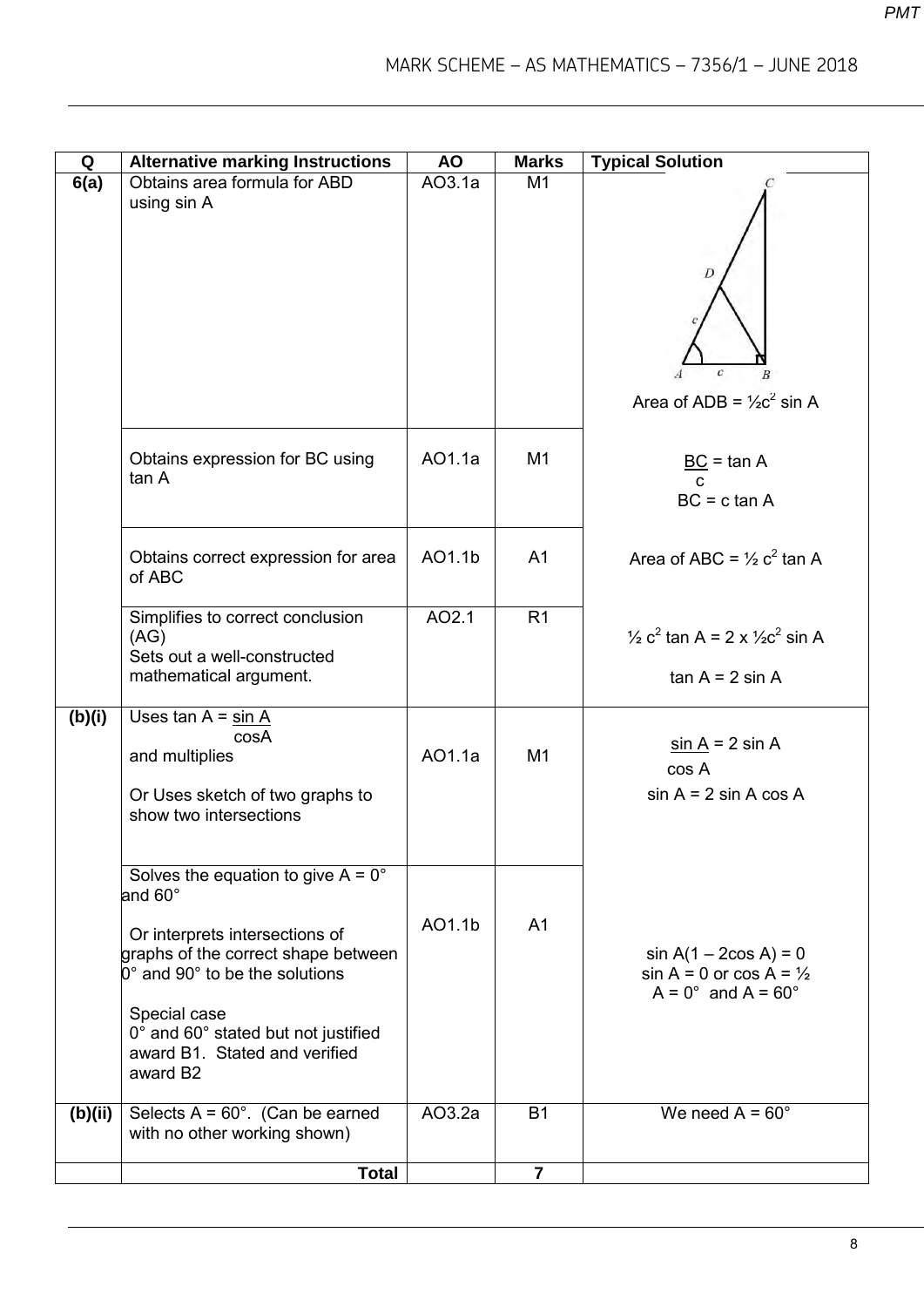| Q              | <b>Marking Instructions</b>                                                                                                                                                                                                                                                                        | <b>AO</b> | <b>Marks</b>    | <b>Typical solution</b>                                                                                                                               |
|----------------|----------------------------------------------------------------------------------------------------------------------------------------------------------------------------------------------------------------------------------------------------------------------------------------------------|-----------|-----------------|-------------------------------------------------------------------------------------------------------------------------------------------------------|
| $\overline{7}$ | Investigates last digit of $n$ .<br>Allow M1 for investigation of $2k + 1$                                                                                                                                                                                                                         | AO3.1a    | M1              | Last digit of $n$ determines last digit<br>of $n^4$                                                                                                   |
|                | Deduces that only need to<br>investigate numbers ending in 1, 3,<br>7, 9<br>Condone inclusion of 5 at this<br>stage                                                                                                                                                                                | AO2.2a    | $\overline{M1}$ | All even numbers divide by 2, so<br>are not prime<br>Any number ending in 5 is a<br>multiple of 5 so is not prime<br>Primes $> 5$ end in 1, 3, 7 or 9 |
|                | Considers each in turn to show that<br>$n^4$ will end in a 1                                                                                                                                                                                                                                       | A01.1a    | M1              | If <i>n</i> ends in 1, $1^4$ is 1 so $n^4$ ends in a<br>If <i>n</i> ends in 3, $3^4$ is 81 so $n^4$ ends in<br>aı                                     |
|                | Provides evidence that $1^4$ , $3^4$ , $7^4$ , $9^4$<br>all end in a 1                                                                                                                                                                                                                             | AO1.1b    | A <sub>1</sub>  | If <i>n</i> ends in 7, $74$ is 2401 so $n4$ ends<br>in $a1$<br>If <i>n</i> ends in 9, $9^4$ is 6561 so $n^4$ ends<br>in $a1$                          |
|                | Constructs rigorous mathematical<br>argument to show the required<br>result<br>Only award if they have a<br>completely correct solution, which<br>is clear, easy to follow and contains<br>no slips.<br>Must include clear statement that<br>final digit of $n$ determines final digit<br>of $n^4$ | AO2.1     | R <sub>1</sub>  | Statement proved by exhaustion                                                                                                                        |
|                | <b>Total</b>                                                                                                                                                                                                                                                                                       |           | 5               |                                                                                                                                                       |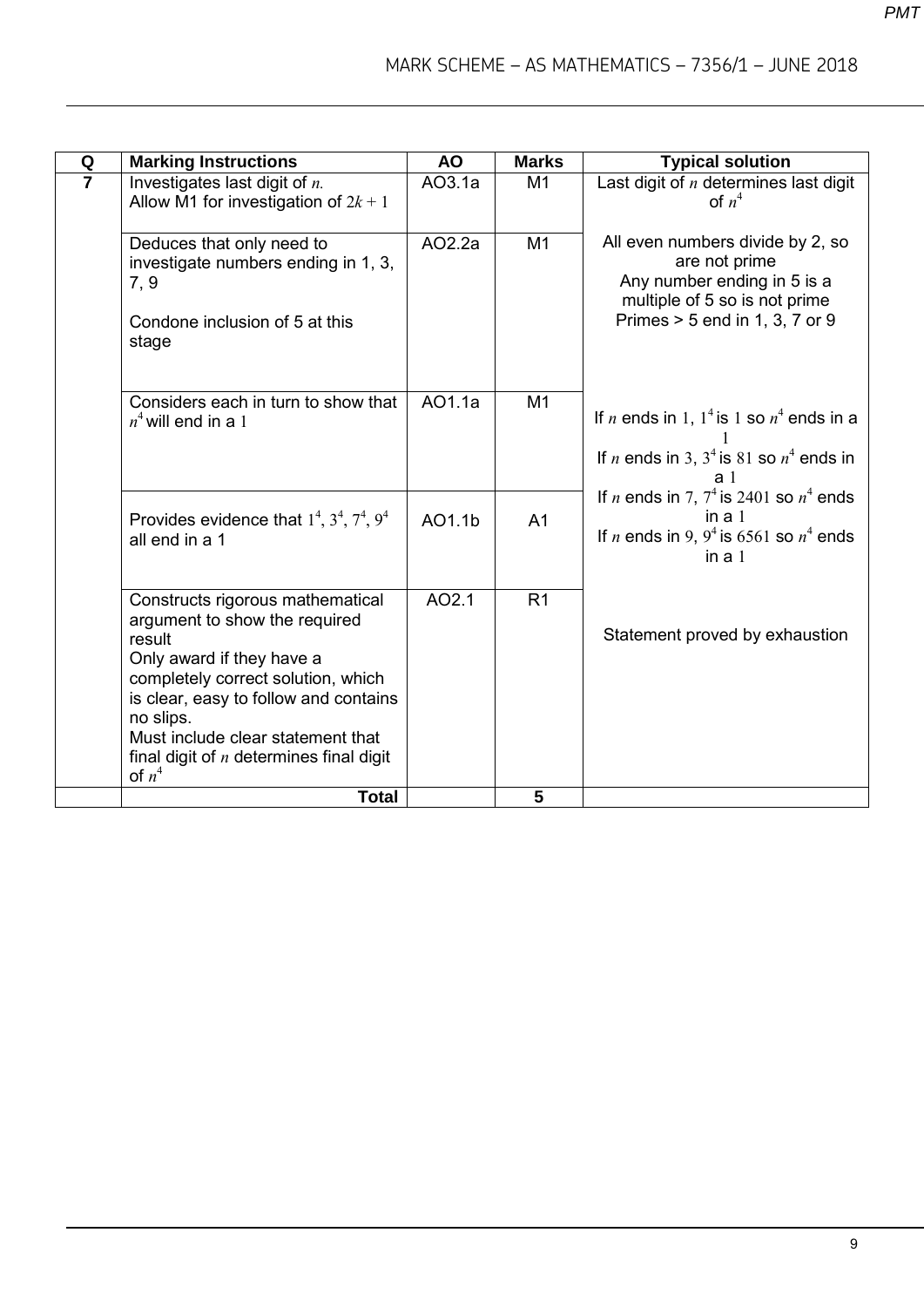| Q    | <b>Marking Instructions</b>                                                                                                      | <b>AO</b> | <b>Marks</b>   | <b>Typical Solution</b>               |
|------|----------------------------------------------------------------------------------------------------------------------------------|-----------|----------------|---------------------------------------|
| 8(a) | Reads graph and uses $10^{\log P}$ or<br>$10^{\log V}$ to get either P or V                                                      | AO3.4     | M <sub>1</sub> | $log_{10}P = 2.18$<br>$P = 151$       |
|      | Correctly obtains $P$ and $V$<br>AWRT 150 and AWRT 0.71                                                                          | AO1.1b    | A <sub>1</sub> | $log_{10}V = -0.15$<br>$V = 0.708$    |
| (b)  | Calculates value of gradient to find d<br>Condone use of $log d =$ gradient<br>Or uses a value of c plus a P/V pair<br>to find d | AO3.4     | M1             | $log_{10}P = log_{10}c + d log_{10}V$ |
|      | Obtains correct value for d<br>$AWRT -1.4$<br>Not necessarily a decimal                                                          | AO1.1b    | A <sub>1</sub> | Gradient = $d = -1.4$                 |
|      | Calculates value of intercept to find<br>$log_{10} c$<br>Or uses a value of d plus a P/V pair<br>to find c                       | AO3.4     | M <sub>1</sub> | Intercept = $log_{10} c$              |
|      | Calculates correct value for c<br>AWRT 93                                                                                        | AO1.1b    | A <sub>1</sub> | $c = 93.3$                            |
| (c)  | Uses their values of c and d in the<br>formula $P = cV^d$                                                                        | AO1.1a    | M <sub>1</sub> | $P = 93.3 \times 2^{-1.4}$            |
|      | Obtains $P$ value, including units<br>AWFW 30 to 40                                                                              | AO3.2a    | A1             | $=$ 35.4 kilopascals                  |
|      | <b>Total</b>                                                                                                                     |           | 8              |                                       |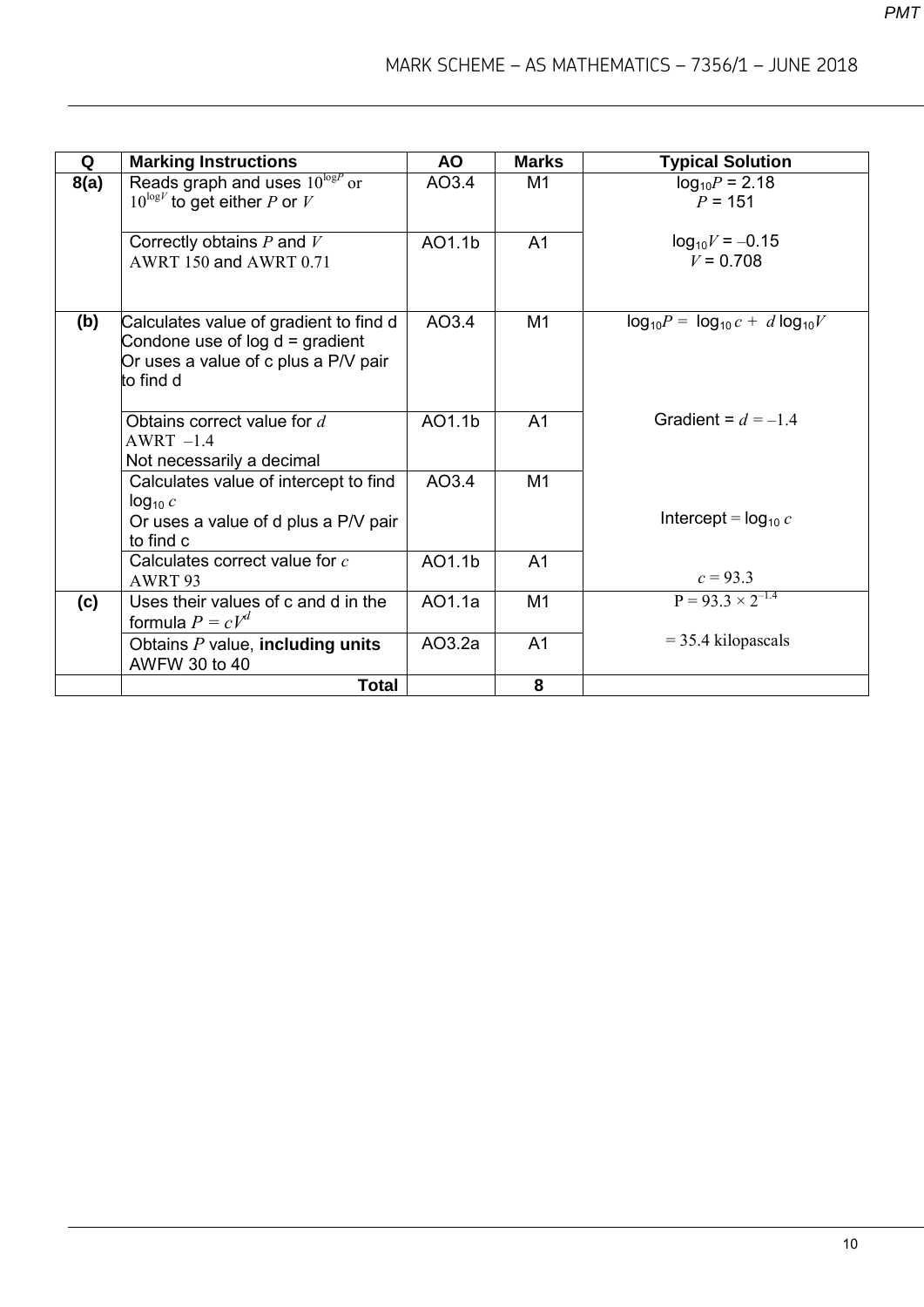| Q    | <b>Marking Instructions</b>                                                                                                                                                                                                                                | <b>AO</b> | <b>Marks</b>   | <b>Typical Solution</b>                                                   |
|------|------------------------------------------------------------------------------------------------------------------------------------------------------------------------------------------------------------------------------------------------------------|-----------|----------------|---------------------------------------------------------------------------|
| 9(a) | Shows how this particular value<br>has been calculated<br>As in typical solution<br>Or $(-6.51 - (-6)) \div (3.1 - 3)$                                                                                                                                     | AO1.1b    | <b>B1</b>      | $(-6.51 - (-6)) \div 0.1$                                                 |
| (b)  | Calculates values for $(x + h)$ and<br>$f(x+h)$ CAO                                                                                                                                                                                                        | AO1.1b    | <b>B1</b>      | $3.01, -6.0501$                                                           |
|      | Calculates value for gradient                                                                                                                                                                                                                              | AO1.1b    | <b>B1</b>      | $-5.01$                                                                   |
| (c)  | Infers suggested limit                                                                                                                                                                                                                                     | AO2.2b    | <b>B1</b>      | $-5$                                                                      |
| (d)  | Recalls and applies formula for<br>gradient                                                                                                                                                                                                                | AO1.2     | M <sub>1</sub> |                                                                           |
|      | Substitutes correct expressions for<br>$f(3 + h)$ and $f(3)$                                                                                                                                                                                               | AO1.1b    | A <sub>1</sub> | Gradient = $\frac{f(3+h)-f(3)}{h}$<br>= $\frac{(3+h)-(3+h)^2-(3-3^2)}{h}$ |
|      | Simplifies to obtain $-h-5$                                                                                                                                                                                                                                | AO1.1b    | A <sub>1</sub> | $=\frac{-h^2-5h}{h}$<br>$=-h-5$                                           |
|      | Evaluates gradient at $x = 3$ and<br>shows that it is the required value.<br>Constructs rigorous mathematical<br>argument to show the required<br>result.<br>Only award if they have a<br>completely correct solution, using<br>$h \rightarrow 0$ (not =0) | AO2.1     | R <sub>1</sub> | As $h \to 0$ , gradient $\to -5$<br>When $x = 3$ gradient = -5            |
|      | <b>Total</b>                                                                                                                                                                                                                                               |           | 8              |                                                                           |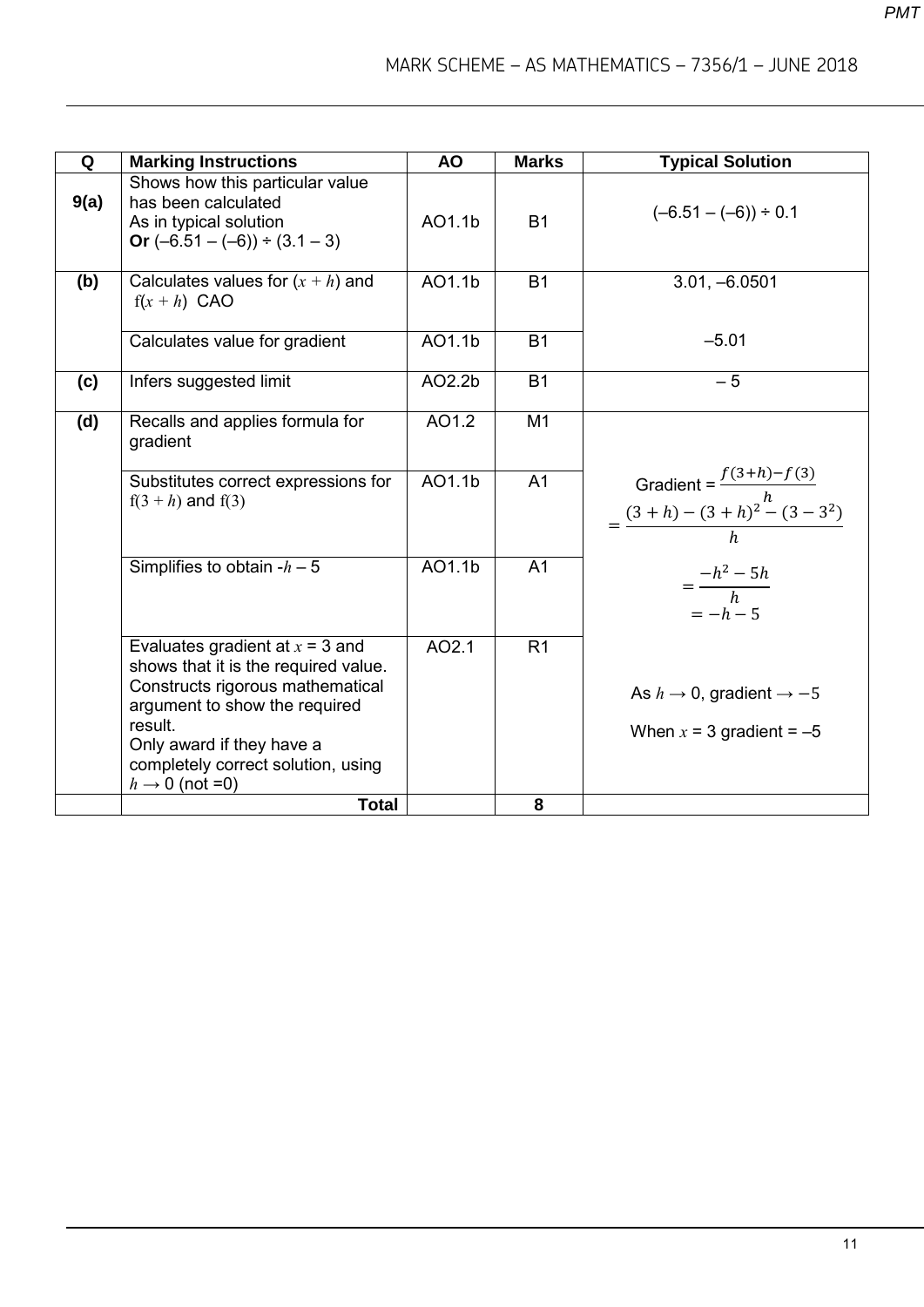| (d) | <b>Alternative</b><br>Recalls and applies formula for<br>gradient                                                                                                                                                                                                                  | AO1.2  | M1             | Gradient = $\frac{f(x+h)-f(x)}{h}$<br>$=\frac{(x+h)-(x+h)^2-(x-x^2)}{h}$ |
|-----|------------------------------------------------------------------------------------------------------------------------------------------------------------------------------------------------------------------------------------------------------------------------------------|--------|----------------|--------------------------------------------------------------------------|
|     | Substitutes correct expressions for<br>$f(x+h)$ and $f(x)$                                                                                                                                                                                                                         | AO1.1b | A <sub>1</sub> |                                                                          |
|     | Simplifies to obtain $-h - (2x - 1)$                                                                                                                                                                                                                                               | AO1.1b | A <sub>1</sub> | $=\frac{-h^2-(2x-1)h}{h}$<br>$=-h-(2x-1)$                                |
|     | Evaluates gradient at $x = 3$ and<br>shows that it is the required value.<br>Constructs rigorous mathematical<br>argument to show the required<br>result.<br>Only award if they have a<br>completely correct solution, which<br>is clear, easy to follow and contains<br>no slips. | AO2.1  | R <sub>1</sub> | As $h \to 0$ , gradient $\to -(2x-1)$<br>When $x = 3$ gradient = -5      |
|     | <b>Total</b>                                                                                                                                                                                                                                                                       |        | 4              |                                                                          |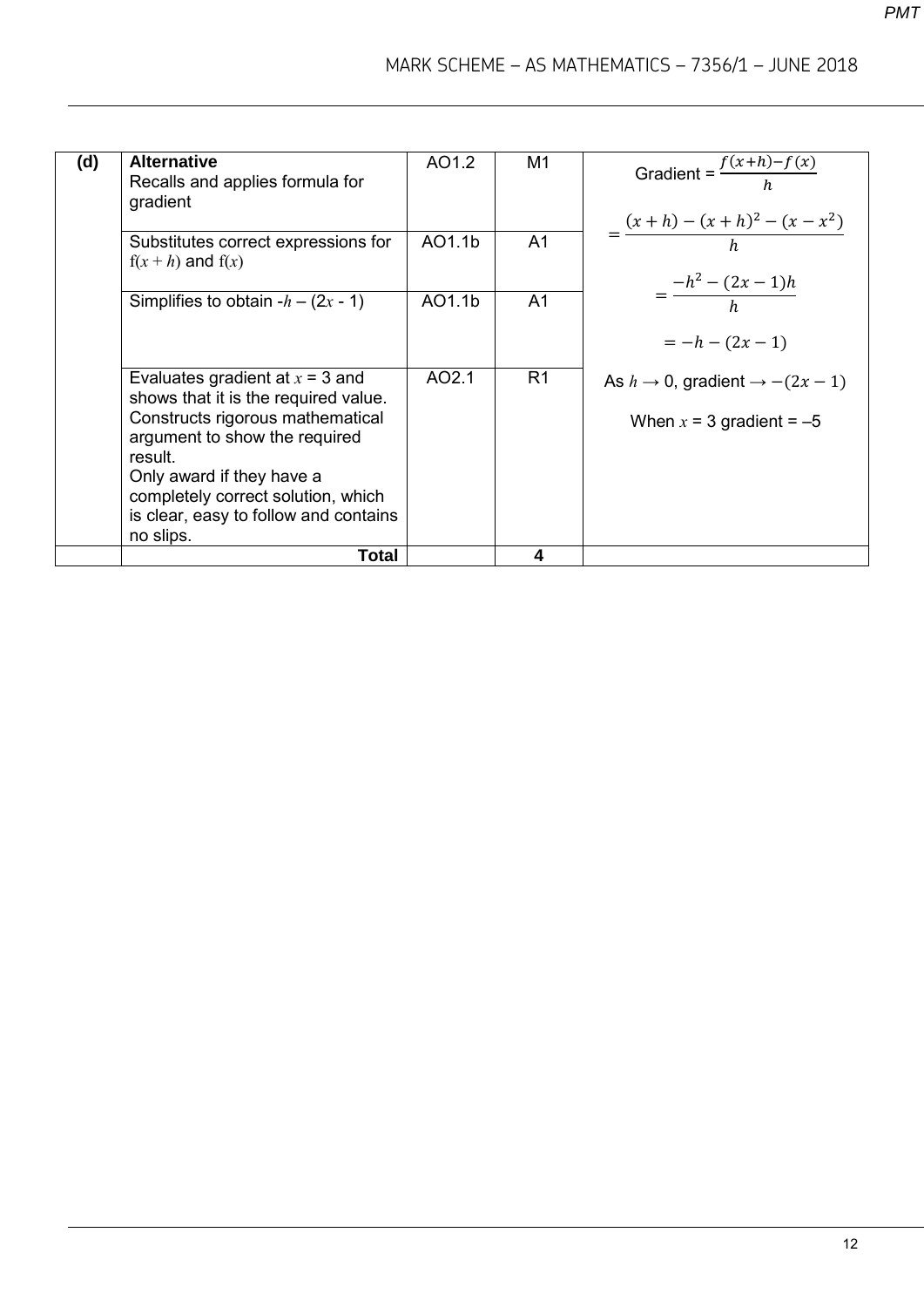| Q     | <b>Marking Instructions</b>                                                                                                                                                                     | <b>AO</b> | <b>Marks</b>   | <b>Typical Solution</b>                                                  |
|-------|-------------------------------------------------------------------------------------------------------------------------------------------------------------------------------------------------|-----------|----------------|--------------------------------------------------------------------------|
| 10(a) | Verifies that $x = 1$ gives $y = 3$                                                                                                                                                             | AO1.1b    | <b>B1</b>      | $y = 2 \times 1^2 - 8 \times 1^{\frac{3}{2}} + 8 \times 1 + 1$           |
|       |                                                                                                                                                                                                 |           |                | $=3$                                                                     |
|       | Expresses $x\sqrt{x}$ as $x^{\frac{3}{2}}$                                                                                                                                                      | AO1.1b    | <b>B1</b>      | $v = 2x^2 - 8x^{\frac{3}{2}} + 8x + 1$                                   |
|       | Attempts to differentiate (at least<br>one term correct)                                                                                                                                        | AO1.1a    | M1             |                                                                          |
|       | <b>Correctly differentiates</b>                                                                                                                                                                 | AO1.1b    | A <sub>1</sub> | $\frac{dy}{dx} = 4x - 12\sqrt{x} + 8$                                    |
|       | Explains $\frac{dy}{dx}$ = 0 for stationary or<br>maximum point<br>Must be explicitly seen                                                                                                      | AO2.4     | E1             | For stationary point<br>$4(\sqrt{x})^2 - 12\sqrt{x} + 8=0$               |
|       | Shows solution of $\frac{dy}{dx}$ = 0 to give                                                                                                                                                   | AO1.1b    | <b>B1</b>      | $\sqrt{x} = 1$ or $\sqrt{x} = 2$                                         |
|       | $x = 1$ (and $x = 4$ )<br>(May be awarded for work seen in<br>(b))<br>or correct verification of $x = 1$                                                                                        |           |                | $x = 1$ or $x = 4$                                                       |
|       | Differentiates again<br>(May be awarded for work seen in<br>(b))                                                                                                                                | A01.1a    | M1             | $\frac{d^2y}{dx^2} = 4 - \frac{6}{\sqrt{x}}$                             |
|       | Shows that $x = 1$ gives a negative<br>value (in a correct second<br>differential)                                                                                                              | AO1.1b    | A <sub>1</sub> | x = 1 gives $\frac{d^2y}{dx^2} = -2$<br>Negative so maximum when $x = 1$ |
|       | Concludes that maximum point is<br>at $(1, 3)$ .<br>Constructs rigorous mathematical<br>argument to show the required<br>result.<br>Failure to score E1 does not rule<br>out award of this mark | AO2.1     | R <sub>1</sub> | Maximum at $(1, 3)$                                                      |
| (b)   | <b>States coordinates</b>                                                                                                                                                                       | AO1.1b    | <b>B1</b>      | (4, 1)                                                                   |
|       | States minimum point                                                                                                                                                                            | AO1.1b    | <b>B1</b>      | Minimum                                                                  |
|       | <b>Total</b>                                                                                                                                                                                    |           | 11             |                                                                          |

#### **Notes:**

A candidate who does not handle the  $x\sqrt{x}$  term can score B1 B0 M1 A0 E1 B0 M1 A0 R0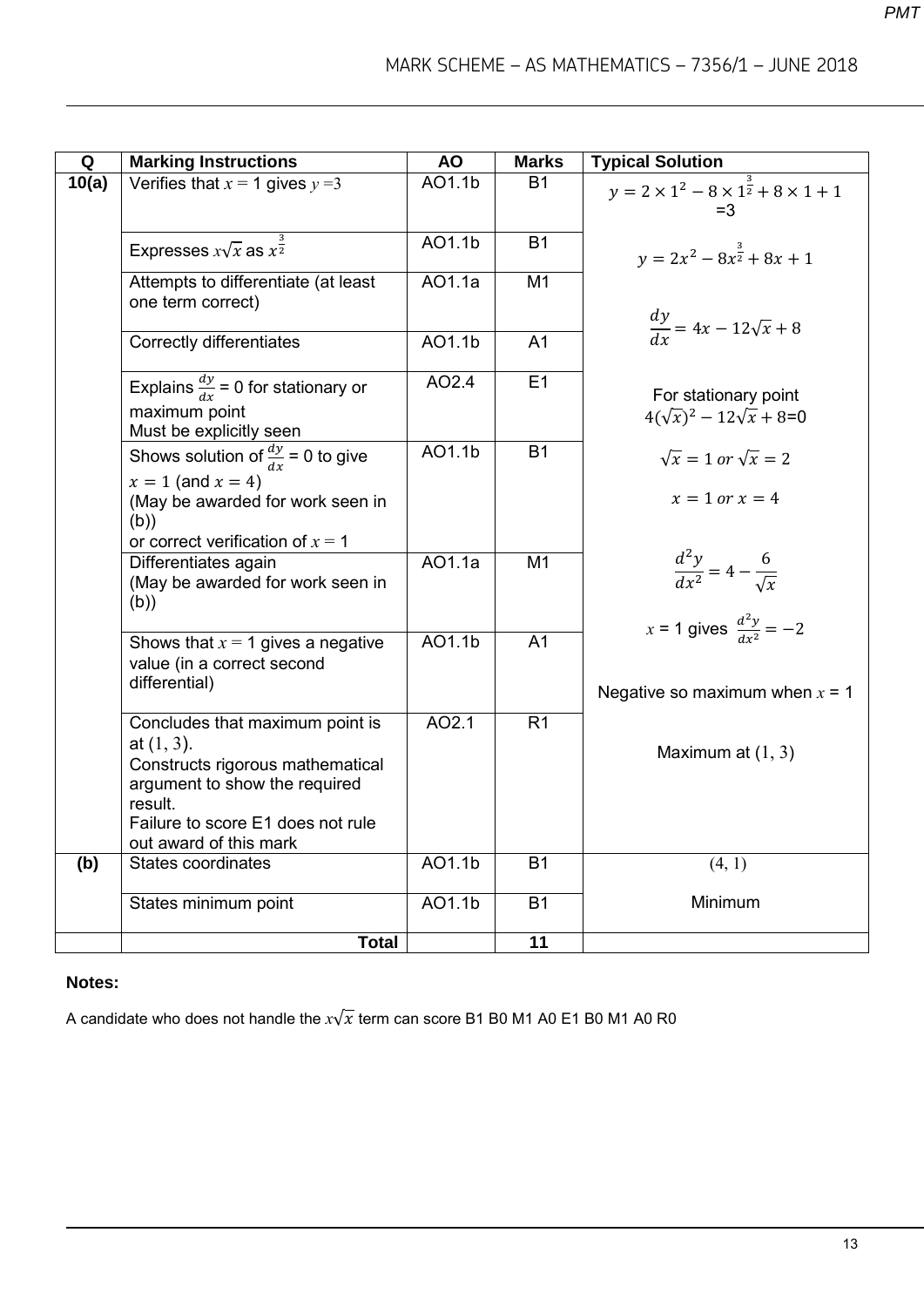| <b>Marking Instructions</b> | <b>AO</b> | <b>Marks</b> | <b>Typical Solution</b> |
|-----------------------------|-----------|--------------|-------------------------|
| Circles correct answer      | AO1.1b    | -B1          | $a = 28$                |
| Total                       |           |              |                         |

| Q  | <b>Marking Instructions</b> | <b>AO</b> | <b>Marks</b> | <b>Typical Solution</b> |
|----|-----------------------------|-----------|--------------|-------------------------|
| 12 | Circles correct answer      | AO2.2a    | B1           | $F - R = 3$             |
|    | <b>Total</b>                |           |              |                         |

| Q     | <b>Marking Instructions</b>                                                                                                                                                                                            | <b>AO</b> | <b>Marks</b>     | <b>Typical Solution</b>                                                                                                                                                                                                                                |
|-------|------------------------------------------------------------------------------------------------------------------------------------------------------------------------------------------------------------------------|-----------|------------------|--------------------------------------------------------------------------------------------------------------------------------------------------------------------------------------------------------------------------------------------------------|
| 13(a) | Draws first stage of graph correctly.                                                                                                                                                                                  | AO3.3     | <b>B1</b>        | Line connecting $(0, 0)$ to $(4, 3)$ .                                                                                                                                                                                                                 |
|       | Draws second stage correctly<br>Line moving down by 6 ms <sup>-1</sup> in 5s                                                                                                                                           | AO3.3     | B <sub>1</sub> F | Line connecting $(4, 3)$ to $(9, -3)$ .                                                                                                                                                                                                                |
|       | Deduces final stage correctly<br>Horizontal line of length $33/v$ where<br>$\nu$ is the speed of the vehicle at the<br>end of the second stage.                                                                        | AO2.2a    | B <sub>1</sub> F | Line connecting $(9, -3)$ to $(20, -3)$ .                                                                                                                                                                                                              |
| 13(b) | Finds at least one non-rectangular<br>area.                                                                                                                                                                            | AO1.1a    | M1               | t between 0 & 4: Area of triangle<br>$= 3 \times 4 \div 2 = 6 \text{ m (forward)}$                                                                                                                                                                     |
|       | As typical solution<br>Or t between 0 & 6.5: Area of<br>triangle<br>$= 3 \times 6.5 \div 2 = 9.75$ m (forward)<br>t between 6.5 & 20: Area of<br>trapezium<br>$= 0.5(13.5 + 11) \times (-3) = -36.75$ m<br>(backwards) |           |                  | t between 4 & 6.5: Area of triangle<br>$= 3 \times 2.5 \div 2 = 3.75$ m (forward)<br>t between 6.5 & 9: Area of triangle<br>$= 2.5 x - 3 \div 2 = -3.75 m$<br>(backwards)<br>t between 9 and 20: Area of rect.<br>$= -3 \times 11 = -33$ m (backwards) |
|       | Subtracts their areas below axis<br>from areas above axis. OE                                                                                                                                                          | AO1.1a    | M1               | Displacement from O is<br>$9.75 - 36.75 = -27$ m                                                                                                                                                                                                       |
|       | Calculates distance from P<br>correctly. CAO. Units not required                                                                                                                                                       | AO3.2a    | A <sub>1</sub>   | Distance is 27m                                                                                                                                                                                                                                        |
|       | Total                                                                                                                                                                                                                  |           | 6                |                                                                                                                                                                                                                                                        |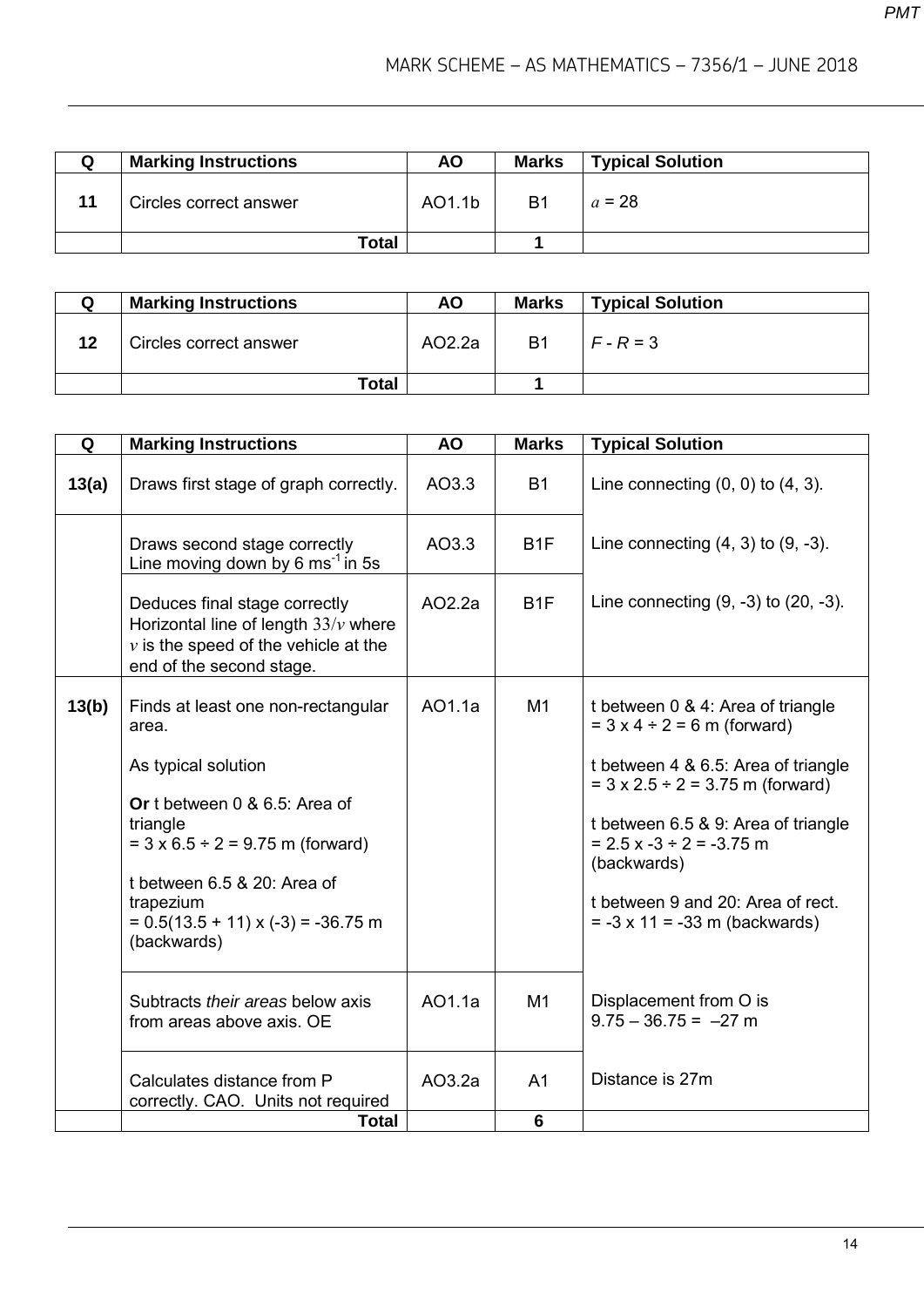| Q     | <b>Marking Instructions</b>                                                                                                                     | <b>AO</b> | <b>Marks</b>   | <b>Typical Solution</b>                                                                                                 |
|-------|-------------------------------------------------------------------------------------------------------------------------------------------------|-----------|----------------|-------------------------------------------------------------------------------------------------------------------------|
| 14(a) | Forms two equations of motion for<br>1.8 and 1.2 kg mass, three terms,<br>condone sign error.<br>"Whole string" approach scores M0              | AO3.4     | M1             | $1.8 \times 9.81 - T = 1.8 \times a$                                                                                    |
|       | Obtains two correct equations                                                                                                                   | AO1.1b    | A <sub>1</sub> | $T - 1.2 \times 9.81 = 1.2 \times a$                                                                                    |
|       | Solves to find correct value for a<br>$0.2g$ or AWRT 1.96                                                                                       | AO1.1b    | A <sub>1</sub> | $a = 1.96$ m s <sup>-2</sup>                                                                                            |
|       | Uses $s = ut + \frac{1}{2}at^2$ with their<br>calculated $a$ value                                                                              | AO1.1a    | M1             | $1.5 = \frac{1}{2} \times 1.96 \times t^2$                                                                              |
|       | Calculates correct t value<br><b>AWRT 1.24</b>                                                                                                  | AO1.1b    | A <sub>1</sub> | $t = 1.24$ seconds                                                                                                      |
| 14(b) | Any valid assumption stated.<br>Do not allow any comment already<br>stated as an assumption in the<br>question.<br>Air resistance is permitted. | AO3.5b    | E1             | The string is long enough so that<br>lighter mass does not reach the<br>peg before the heavier mass hits<br>the ground. |
|       | <b>Total</b>                                                                                                                                    |           | 6              |                                                                                                                         |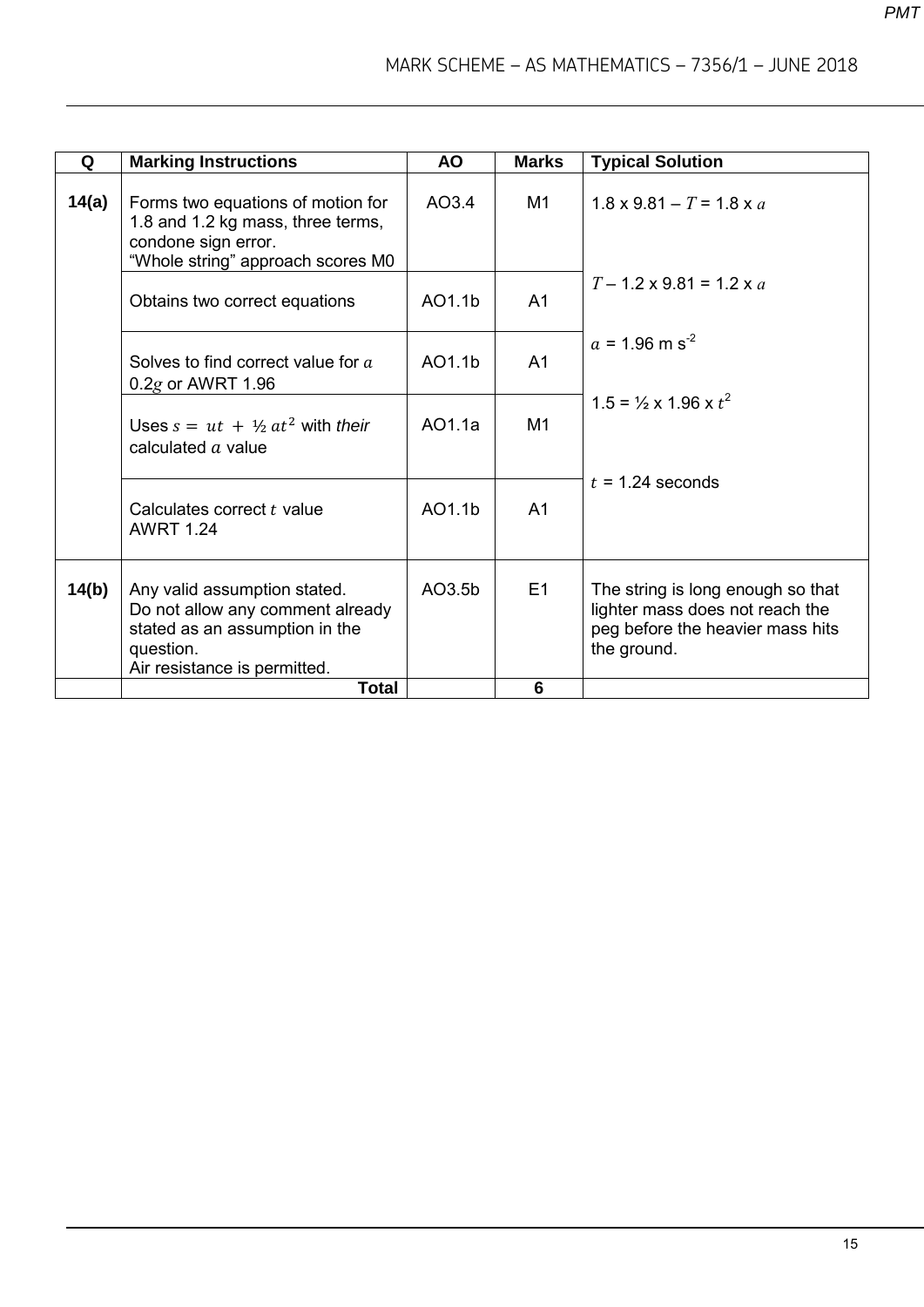| Q         | <b>Marking Instructions</b>                                                                                                                                                                                                                                                   | <b>AO</b> | <b>Marks</b>     | <b>Typical Solution</b>                                                                                                          |
|-----------|-------------------------------------------------------------------------------------------------------------------------------------------------------------------------------------------------------------------------------------------------------------------------------|-----------|------------------|----------------------------------------------------------------------------------------------------------------------------------|
| 15(a)     | States that the resistance is less<br>for the second rider so the force<br>required for equilibrium is also<br>less, or mention of slipstreaming<br><b>OE</b>                                                                                                                 | AO2.4     | E1               | Jason experiences less air<br>resistance than Laura.                                                                             |
| 15(b)(i)  | Models situation by using given<br>mass and total resistance force<br>to form equation of motion PI                                                                                                                                                                           | AO3.3     | M <sub>1</sub>   | As $F = ma$ then $a = -0.625$ m s <sup>-2</sup>                                                                                  |
|           | Uses appropriate suvat formula.<br>May include $u = 25$ .                                                                                                                                                                                                                     | AO3.4     | M <sub>1</sub>   | $u = 25$ km/h = 6.944 m s <sup>-1</sup><br>$v = 0$ ; use $v^2 = u^2 + 2as$ so that<br>$0 = 6.944^2 + 2 \times (-0.625) \times s$ |
|           | States correct value for s<br>(AWFW 38.5 to 38.6)<br><b>Or</b> maximum $u = 7.07$ m s <sup>-1</sup><br>or $25.5$ km/h (AWRT)<br>Or $a$ needs to be < -0.603<br>(AWRT)<br>Or Resistance needs to be<br>>38.5 N (AWFW 38.4 to 38.6)<br>Or $v^2$ is -1.8 (AWRT) when<br>$s = 40$ | AO1.1b    | A <sub>1</sub>   | $s = 38.6$ m                                                                                                                     |
|           | Makes appropriate comparison<br>to conclude that Laura stops in<br>time. Not necessary to see<br>$38.6 < 40$ , but comparison for<br>other variables must be clear.                                                                                                           | AO3.2a    | E1               | So Laura stops before reaching the<br>accident                                                                                   |
| 15(b)(ii) | States an assumption that, if<br>incorrect, would contradict the<br>conclusion in (i). (eg reaction<br>time, diminishing resistive force<br>as speed drops OE)                                                                                                                | AO3.5a    | E <sub>1</sub> F | Taking account of reaction time<br>would mean she travelled a<br>distance before starting to brake.                              |
|           | <b>Total</b>                                                                                                                                                                                                                                                                  |           | 6                |                                                                                                                                  |